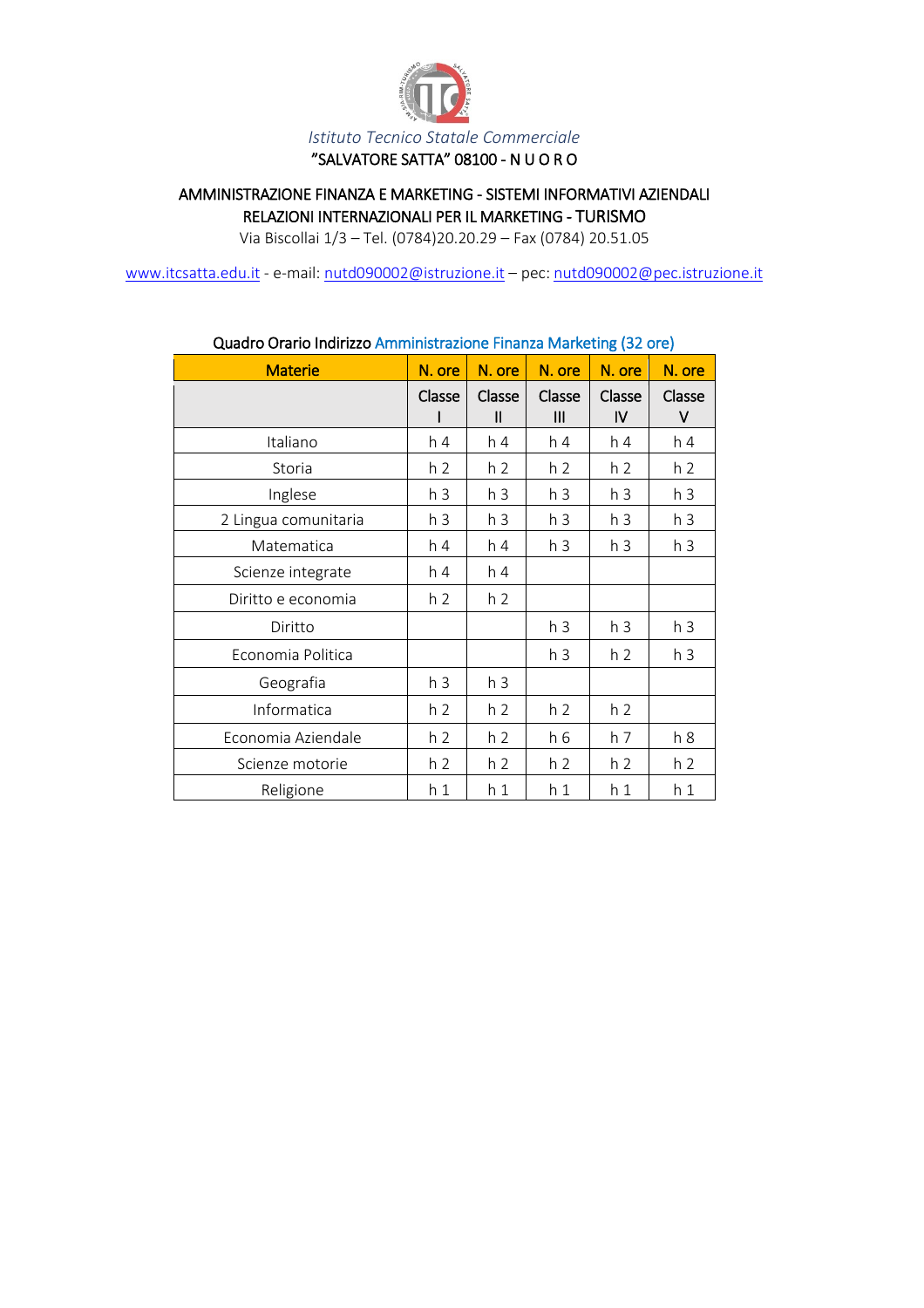| <b>Materie</b>       | N. ore         | N. ore                 | N. ore         | N. ore         | N. ore         |
|----------------------|----------------|------------------------|----------------|----------------|----------------|
|                      | Classe         | Classe<br>$\mathbf{I}$ | Classe<br>Ш    | Classe<br>IV   | Classe<br>v    |
| Italiano             | h <sub>4</sub> | h <sub>4</sub>         | h <sub>4</sub> | h <sub>4</sub> | h <sub>4</sub> |
| Storia               | h 2            | h <sub>2</sub>         | h <sub>2</sub> | h <sub>2</sub> | h <sub>2</sub> |
| Inglese              | h <sub>3</sub> | h <sub>3</sub>         | h <sub>3</sub> | h <sub>3</sub> | h <sub>3</sub> |
| 2 Lingua comunitaria | h <sub>3</sub> | h <sub>3</sub>         | h <sub>3</sub> |                |                |
| Matematica           | h <sub>4</sub> | h 4                    | h <sub>3</sub> | h <sub>3</sub> | h <sub>3</sub> |
| Scienze integrate    | h 4            | h <sub>4</sub>         |                |                |                |
| Diritto e economia   | h <sub>2</sub> | h <sub>2</sub>         |                |                |                |
| Diritto              |                |                        | h <sub>3</sub> | h <sub>3</sub> | h <sub>2</sub> |
| Economia Politica    |                |                        | h <sub>3</sub> | h <sub>2</sub> | h 3            |
| Geografia            | h <sub>3</sub> | h <sub>3</sub>         |                |                |                |
| Informatica          | h <sub>2</sub> | h <sub>2</sub>         | h <sub>4</sub> | h <sub>5</sub> | h <sub>5</sub> |
| Economia Aziendale   | h <sub>2</sub> | h <sub>2</sub>         | h 4            | h <sub>7</sub> | h <sub>7</sub> |
| Scienze motorie      | h <sub>2</sub> | h <sub>2</sub>         | h <sub>2</sub> | h <sub>2</sub> | h <sub>2</sub> |
| Religione            | h <sub>1</sub> | h <sub>1</sub>         | h <sub>1</sub> | h <sub>1</sub> | h <sub>1</sub> |

# Quadro Orario Indirizzo Amministrazione Finanza Marketing Articolazione Sistemi Informativi Aziendali (32 ore)

### Quadro Orario Indirizzo Amministrazione Finanza Marketing Articolazione Relazioni Internazionali per il Marketing (32 ore)

| <b>Materie</b>                    | N. ore         | N. ore                  | N. ore         | N. ore         | N. ore         |
|-----------------------------------|----------------|-------------------------|----------------|----------------|----------------|
|                                   | Classe         | Classe<br>$\mathsf{II}$ | Classe<br>III  | Classe<br>IV   | Classe<br>۷    |
| Italiano                          | h <sub>4</sub> | h <sub>4</sub>          | h 4            | h <sub>4</sub> | h <sub>4</sub> |
| Storia                            | h 2            | h <sub>2</sub>          | h 2            | h <sub>2</sub> | h <sub>2</sub> |
| Inglese                           | h <sub>3</sub> | h <sub>3</sub>          | h <sub>3</sub> | h <sub>3</sub> | h <sub>3</sub> |
| 2 Lingua comunitaria              | h <sub>3</sub> | h <sub>3</sub>          | h <sub>3</sub> | h <sub>3</sub> | h <sub>3</sub> |
| 3 Lingua straniera                |                |                         | h <sub>3</sub> | h <sub>3</sub> | h <sub>3</sub> |
| Matematica                        | h 4            | h <sub>4</sub>          | h <sub>3</sub> | h <sub>3</sub> | h <sub>3</sub> |
| Scienze integrate                 | h <sub>4</sub> | h <sub>4</sub>          |                |                |                |
| Diritto e economia                | h <sub>2</sub> | h <sub>2</sub>          |                |                |                |
| Diritto                           |                |                         | h <sub>2</sub> | h <sub>2</sub> | h <sub>2</sub> |
| Relazioni<br>Internazionali       |                |                         | h <sub>2</sub> | h <sub>2</sub> | h <sub>3</sub> |
| Geografia                         | h <sub>3</sub> | h <sub>3</sub>          |                |                |                |
| Informatica                       | h <sub>2</sub> | h <sub>2</sub>          |                |                |                |
| Tecnologie della<br>comunicazione |                |                         | h <sub>2</sub> | h <sub>2</sub> |                |
| Economia Aziendale                | h <sub>2</sub> | h <sub>2</sub>          |                |                |                |
| Economia Az. le e geopolitica     |                |                         | h <sub>5</sub> | h <sub>5</sub> | h 6            |
| Scienze motorie                   | h <sub>2</sub> | h <sub>2</sub>          | h <sub>2</sub> | h <sub>2</sub> | h <sub>2</sub> |
| Religione                         | h <sub>1</sub> | h <sub>1</sub>          | h <sub>1</sub> | h <sub>1</sub> | h <sub>1</sub> |